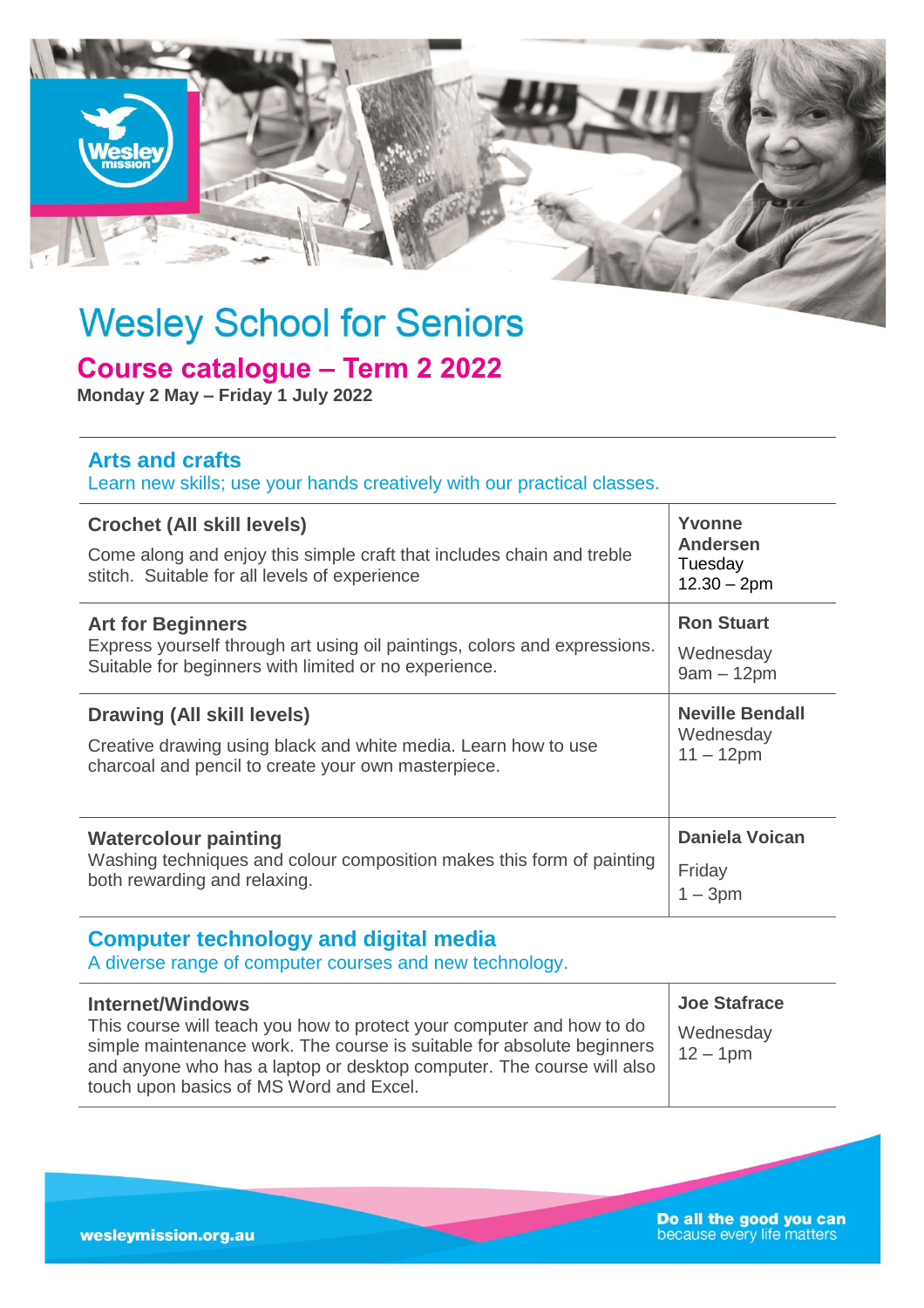| <b>Tablets and Smartphones (Intermediate and Advanced)</b><br>Smartphones have evolved considerably over the past decade and are<br>now much more akin to portable computers than mere convenient<br>communicative tools. So, whether you wish to use your device for work<br>purposes, entertainment, social networking or generally making your life | <b>Joe Stafrace</b><br>Thursday<br>$12 - 1pm$ |
|--------------------------------------------------------------------------------------------------------------------------------------------------------------------------------------------------------------------------------------------------------------------------------------------------------------------------------------------------------|-----------------------------------------------|
| easier, this course will help you discover why.                                                                                                                                                                                                                                                                                                        |                                               |

#### **Dance**

Please note that our dance classes are limited in Term 2 due to COVID restrictions, but we will have more classes as soon as restrictions ease further. Thank you for your patience and understanding.

| <b>Scottish Country Dancing (Advanced)</b><br>Active dances (reels and jigs) and slower-paced but truly elegant<br>dances (strathspeys) all danced to delightful and enchanting music.<br>Suitable for those who are reasonably experienced and are familiar with<br>the basic formations and movements. It's also suitable for those who<br>have some experience of Scottish Country Dancing.                           | <b>Govin S</b><br>Monday<br>$1 - 3$ pm             |
|--------------------------------------------------------------------------------------------------------------------------------------------------------------------------------------------------------------------------------------------------------------------------------------------------------------------------------------------------------------------------------------------------------------------------|----------------------------------------------------|
| <b>Scottish Country Advanced (General)</b><br>Active dances (reels and jigs) and slower-paced but truly elegant<br>dances (strathspeys) all danced to delightful and enchanting music.<br>Suitable for those who are reasonably experienced and are familiar with<br>the basic formations and movements. It's also suitable for those who<br>have some experience of Scottish Country Dancing. Beginners are<br>welcome. | <b>Govin S</b><br>Tuesday<br>$2 - 4$ pm            |
| <b>Line Dancing</b><br>Come and enjoy the old and the new. You must have some basic<br>knowledge of line dancing to participate.                                                                                                                                                                                                                                                                                         | <b>Conrad Metierre</b><br>Tuesday<br>$2 - 3.30$ pm |

# **English, literature and speech improvement**

The English language in many different forms.

| <b>Effective speaking and forum</b>                                                                                                                                                                                                                                                                                                                                                                              | <b>Richard Roebuck</b>                               |
|------------------------------------------------------------------------------------------------------------------------------------------------------------------------------------------------------------------------------------------------------------------------------------------------------------------------------------------------------------------------------------------------------------------|------------------------------------------------------|
| Learn how to clearly express your opinion on a variety of topics in a                                                                                                                                                                                                                                                                                                                                            | Monday                                               |
| group of supportive and friendly people.                                                                                                                                                                                                                                                                                                                                                                         | $2 - 3.30$ pm                                        |
| <b>English grammar and idioms</b><br>Students will learn two important aspects of the English language:<br>Grammar and Idioms. Through this course you will refresh your skills<br>and knowledge of the parts of speech, punctuation as well as<br>sentence construction and clauses. To complement grammar, you<br>will learn to understand idioms, which will help with English speaking<br>and comprehension. | <b>Edita Diamante</b><br>Friday<br>$12.30 - 1.30$ pm |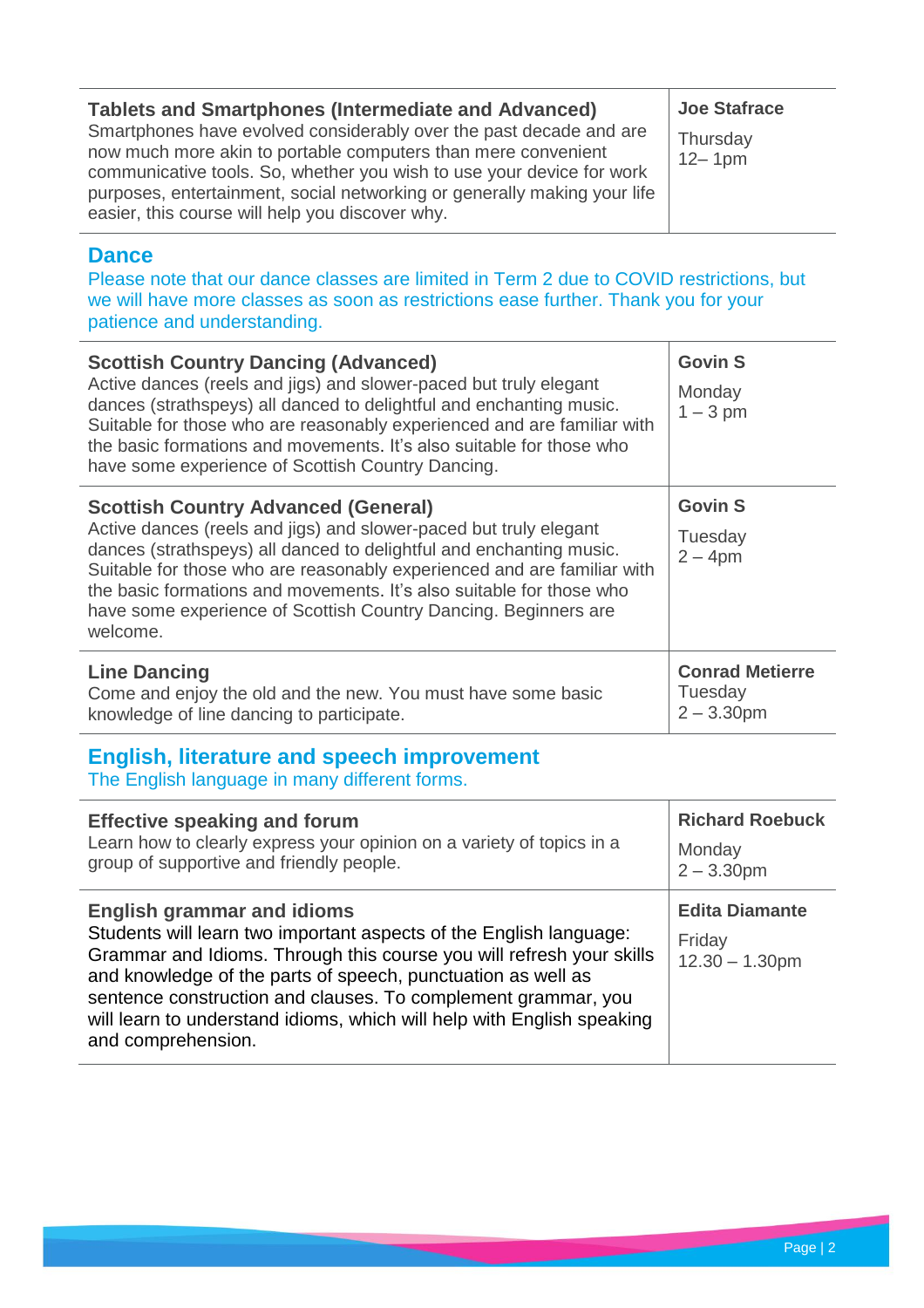| <b>Creative writing</b><br>This is free artistic expression out of one's imagination through the use<br>of imagery, drama and literary devices. In Term 1 2022, you will learn<br>about fiction and screenwriting. You will learn to understand, analyse<br>and review movies by acquiring the knowledge of how films are<br>developed from book to film in twelve stages, culminating into a simple<br>guided screenplay to be written by you. You will never see a movie the<br>same way again after this class. | <b>Edita Diamante</b><br>Friday<br>$2.30 - 4pm$                 |
|--------------------------------------------------------------------------------------------------------------------------------------------------------------------------------------------------------------------------------------------------------------------------------------------------------------------------------------------------------------------------------------------------------------------------------------------------------------------------------------------------------------------|-----------------------------------------------------------------|
| <b>Fun and fitness</b><br>Activities to help improve your physical wellbeing.                                                                                                                                                                                                                                                                                                                                                                                                                                      |                                                                 |
| <b>Exercise (Activate Energy)</b><br>Exercise system to move energy around the body to promote mental<br>and physical wellbeing.                                                                                                                                                                                                                                                                                                                                                                                   | <b>Leonor Marrone</b><br>Tuesday<br>$11.30am -$<br>12.30pm      |
| <b>Exercise (Activate Energy)</b><br>Exercise system to move energy around the body to promote mental<br>and physical wellbeing.                                                                                                                                                                                                                                                                                                                                                                                   | <b>Leonor Marrone</b><br>Friday<br>$11.30am -$<br>12.30pm       |
| <b>Tai Chi Chuan</b><br>An integrated exercise system for both mind and body, Tai Chi is an<br>enjoyable and effective way to reduce stress and avoid mental and<br>physical tension. At the same time it helps cultivate inner spiritual<br>strength and creativity.                                                                                                                                                                                                                                              | <b>Leonor Marrone</b><br>Friday<br>$1 - 2.30$ pm                |
| <b>Dancercise</b><br>Exercise leading to dance moves as we combine balance and<br>coordination. When you dance good things happen.                                                                                                                                                                                                                                                                                                                                                                                 | <b>Joyce Crabbe</b><br>Monday<br>$10 - 11$ am                   |
| <b>Dancercise</b><br>Exercise leading to dance moves as we combine balance and<br>coordination. When you dance good things happen.                                                                                                                                                                                                                                                                                                                                                                                 | <b>Patricia</b><br><b>Zouvelekis</b><br>Tuesday<br>$10 - 11$ am |
| <b>Gentle Exercise</b><br>Move the body through gentle exercise accompanied by lovely music.                                                                                                                                                                                                                                                                                                                                                                                                                       | <b>Joyce Crabbe</b><br>Thursday<br>$10 - 11$ am                 |
| <b>Indoor Bowls</b><br>A game similar to lawn bowls but uses carpets and a much shorter<br>bowling distance. Lots of fun and excitement.                                                                                                                                                                                                                                                                                                                                                                           | <b>Richard Roebuck</b><br>Monday<br>11am -12.30pm               |
| <b>Table Tennis (Beginners)</b><br>Enjoy being coached! Suitable for beginners. Limited to 12 players only.                                                                                                                                                                                                                                                                                                                                                                                                        | <b>Sofia Clark</b><br>Friday<br>$8.30 - 10$ am                  |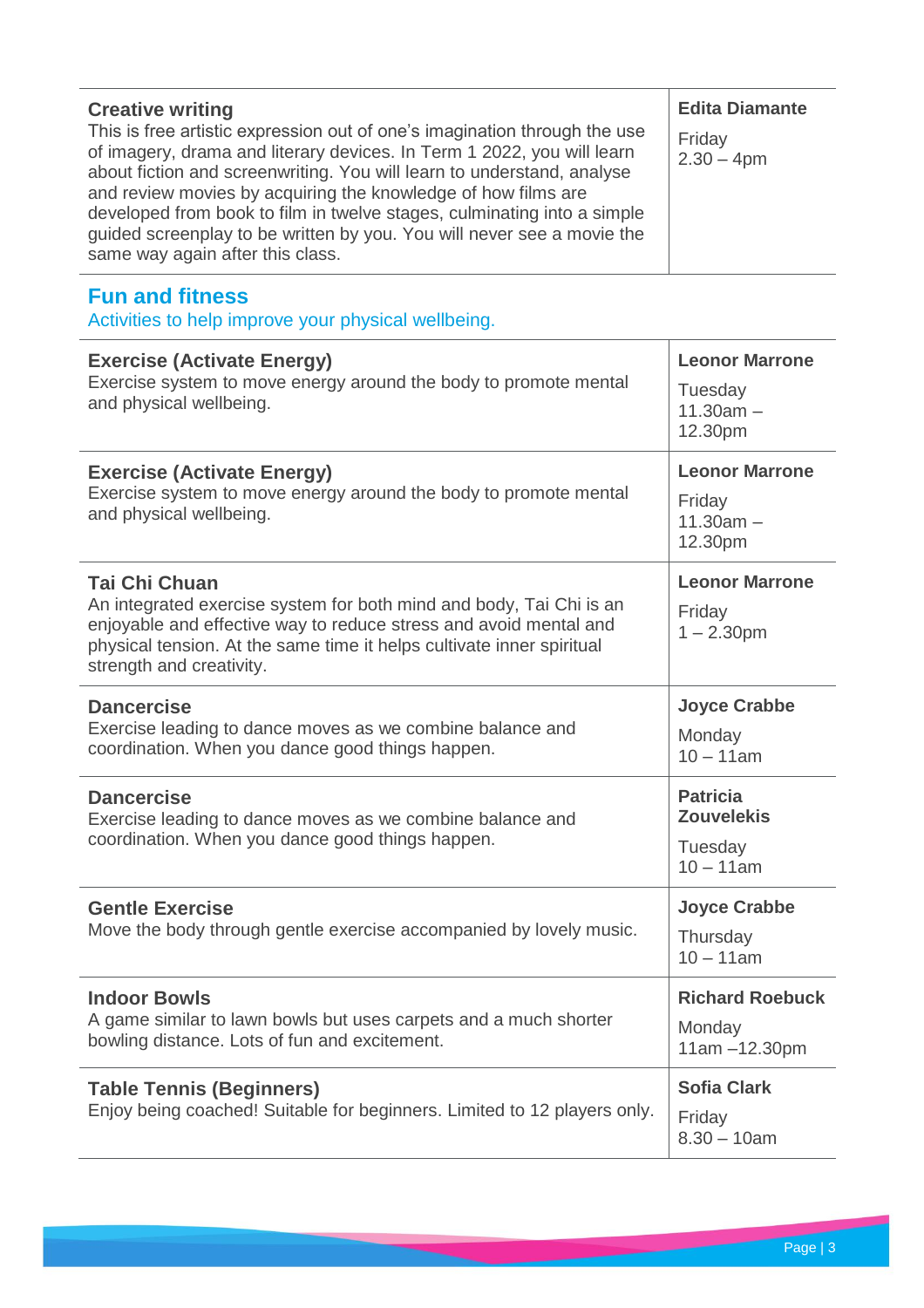| <b>Table Tennis (Intermediate)</b>                                       | <b>Hazel Hinton</b>   |
|--------------------------------------------------------------------------|-----------------------|
| Enjoy being coached! Suitable for intermediate players who have basic    | Friday                |
| table tennis skills. Limited to 12 players only.                         | $10 - 11.30$ am       |
| <b>Table Tennis (Advanced)</b>                                           | <b>Jackie Kwan</b>    |
| Suitable for advanced players who have good table tennis skills. Limited | Thursday              |
| to 12 players only.                                                      | $2 - 3.30$ pm         |
| Qigong                                                                   | <b>Leonor Marrone</b> |
| Qigong is the art of cultivating energy to promote health and vitality.  | Tuesday<br>1 – 2pm    |

# **General interest**

Covers various topics and interests.

| <b>Psychology Interest group</b><br>This course will cover basic concepts in various psychology topics<br>including social psychology, personality, perception and biological<br>psychology, with class discussion focused on everyday living. No<br>previous knowledge in psychology is required.                | Chi Pui Cheng<br>Thursday<br>10-11am                              |
|-------------------------------------------------------------------------------------------------------------------------------------------------------------------------------------------------------------------------------------------------------------------------------------------------------------------|-------------------------------------------------------------------|
| Understanding climate change<br>Explore the histories and mysteries of climate in this engaging group<br>discussion class; let art, architecture and animals tell the story of an<br>ever-changing climate. We will be exploring the various aspects of the<br>current climate debate using science as our quide. | <b>Gerard van</b><br><b>Rijswijk</b><br>Friday<br>$11 - 12.30$ pm |

# **Languages**

| <b>French – Comprehension (Advanced 1)</b><br>Listening, reading, answering questions and grammar. Emphasis will be<br>on grammar revision                 | <b>Seraphine</b><br><b>Schilter</b><br>Friday<br>$1 - 2.30$ pm    |
|------------------------------------------------------------------------------------------------------------------------------------------------------------|-------------------------------------------------------------------|
| <b>French – Conversation (Beginners)</b><br>Learn the basics of speaking French.                                                                           | <b>Mieke Eder</b><br>Tuesday<br>$1 - 2pm$                         |
| <b>German Beginners A1</b><br>We'll be looking at newspaper articles and using easy texts,<br>conversation and grammar revision in this class.             | <b>Heinz Schneider</b><br>Tuesday<br>$10 - 11$ am                 |
| <b>German Beginners A2 (Intermediate)</b><br>The class will cover the advanced version of the German language. This<br>is suitable for advanced beginners. | <b>Heinz Schneider</b><br>Tuesday<br>$11 - 12$ pm                 |
| <b>Japanese (Beginners)</b><br>This course will help you converse in basic Japanese.                                                                       | Asako Nagata/<br><b>Nobuyo Williams</b><br>Friday<br>$10 - 11$ am |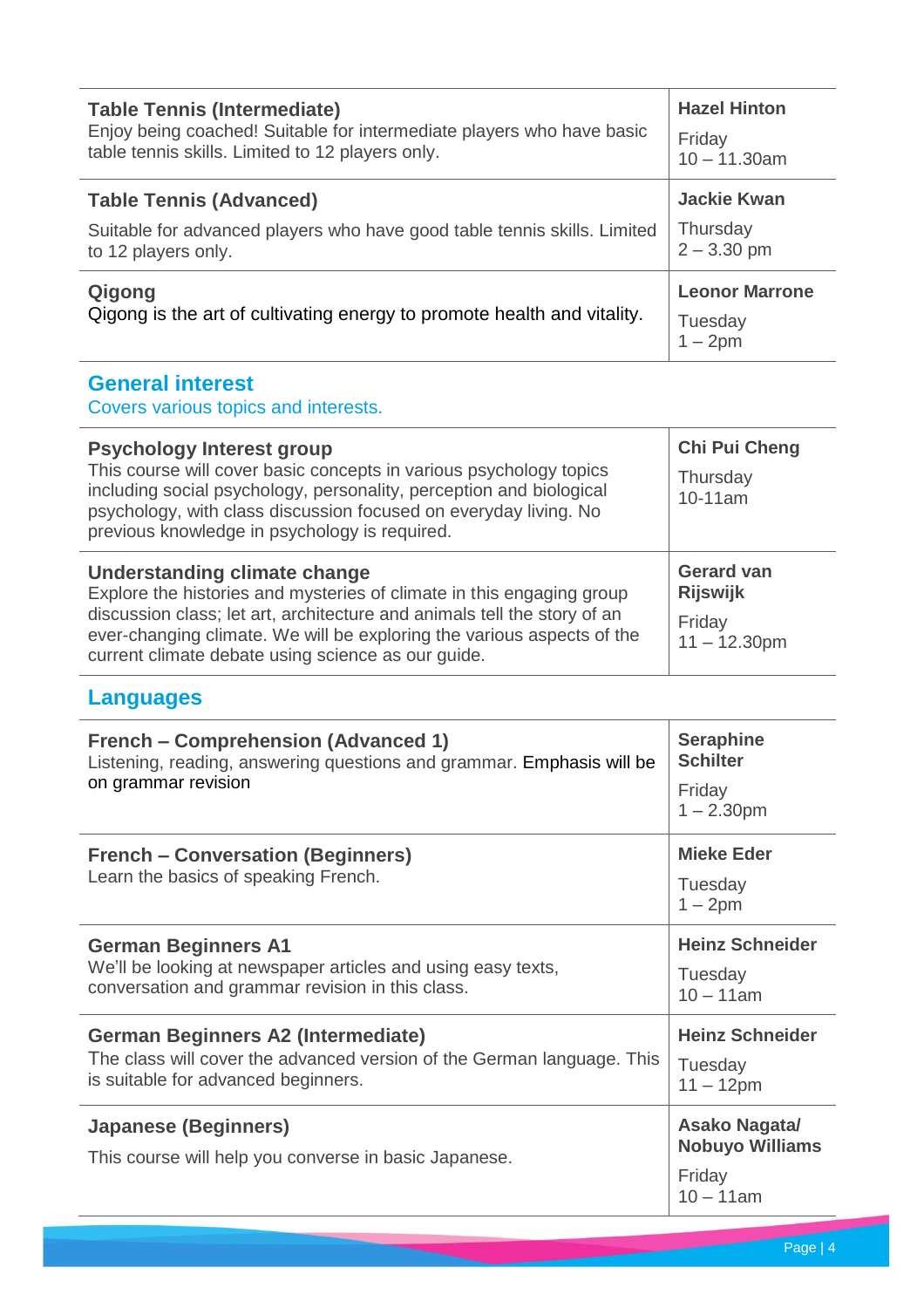| <b>Spanish (Beginners A1)</b>                                         | <b>Marina Esther</b> |
|-----------------------------------------------------------------------|----------------------|
| Learn the basics of the Spanish language.                             | Tuesday<br>10 – 11am |
| <b>Spanish (Advanced Beginners A2)</b>                                | <b>Marina Esther</b> |
| This course is suitable for those who have some knowledge of Spanish. | Tuesday<br>11 – 12pm |
| Musata an duantamatan anno                                            |                      |

**Music and performing arts**

Includes different expressions of music and performances.

| <b>Wesley Happy Singers</b>                                                                                                                                                                                                                                                                                                                       | <b>Eric Fong</b>                                             |
|---------------------------------------------------------------------------------------------------------------------------------------------------------------------------------------------------------------------------------------------------------------------------------------------------------------------------------------------------|--------------------------------------------------------------|
| This is a vocal training class with contemporary music. Some old music                                                                                                                                                                                                                                                                            | Thursday                                                     |
| and church hymns as well will be part of the class.                                                                                                                                                                                                                                                                                               | $10 - 11.30$ am                                              |
| <b>Merry Music makers</b><br>This is a music therapy programme. Members sing along as the tutor<br>leads on the piano. Lyrics are provided for well-known songs from many<br>nationalities and genres such as stage musicals, movies and artists of<br>the 20th century. Time is also allocated for quiet listening to classical<br>piano pieces. | <b>Margaret</b><br>Langlands<br>Wednesday<br>$10 - 11,30$ am |
| Ukulele (Intermediate)                                                                                                                                                                                                                                                                                                                            | <b>Andrew Banks</b>                                          |
| Learn beyond basics of playing the ukulele or come and expand your                                                                                                                                                                                                                                                                                | Thursday                                                     |
| repertoire.                                                                                                                                                                                                                                                                                                                                       | $10 - 11$ am                                                 |

## **Table/card/board games**

Includes different types of table and card games.

| Canasta (Beginners – first week of term only)<br>A card game originating in Uruguay but popularised in Argentina, in<br>which players attempt to make melds of seven cards of the same rank,<br>and 'go out' by playing all cards in their hand and discarding. Note:<br>absolute beginners will be taught only on the first week of every term. | <b>Marcia Peters</b><br>Wednesday<br>$12 - 2pm$    |
|--------------------------------------------------------------------------------------------------------------------------------------------------------------------------------------------------------------------------------------------------------------------------------------------------------------------------------------------------|----------------------------------------------------|
| <b>How to Solve Sudoku</b><br>For beginners and some slightly more experienced people. The<br>mysteries of Suduko will be unraveled, made simple, all while having<br>fun.                                                                                                                                                                       | <b>Govin S</b><br>Monday<br>$10 - 11$ am           |
| <b>Solving Cryptic Crosswords</b><br>How to solve cryptic crosswords using those in The Sydney Morning<br>Herald from the previous Saturday.                                                                                                                                                                                                     | <b>Ken Ranby</b><br>Monday<br>$2 - 3pm$            |
| <b>Scrabble</b><br>A word game in which two to four players score points by forming words<br>from individual lettered tiles on a game board marked with a 15 by 15<br>grid. The words are formed across and down in crossword fashion and<br>must appear in a standard dictionary.                                                               | <b>Penelope Caisley</b><br>Tuesday<br>$11am - 1pm$ |